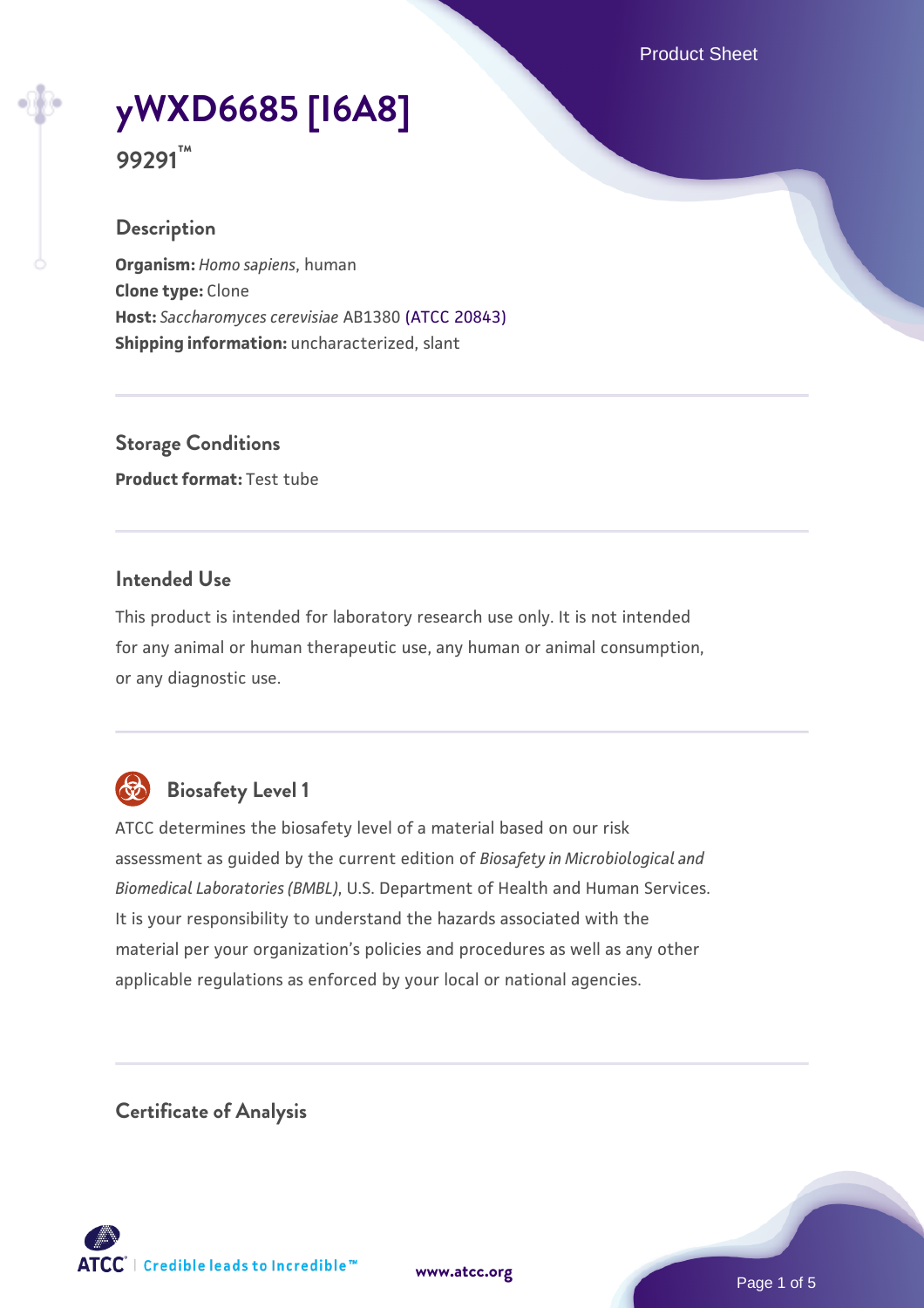For batch-specific test results, refer to the applicable certificate of analysis that can be found at www.atcc.org.

### **Insert Information**

**Type of DNA:** genomic **Genome:** Homo sapiens **Chromosome:** X **Gene name:** DNA Segment **Gene product:** DNA Segment **Contains complete coding sequence:** Unknown

#### **Vector Information**

**Type of vector:** YAC **Markers:** SUP4; URA3; TRP1

#### **Growth Conditions**

**Medium:**  [ATCC Medium 1245: YEPD](https://www.atcc.org/-/media/product-assets/documents/microbial-media-formulations/1/2/4/5/atcc-medium-1245.pdf?rev=705ca55d1b6f490a808a965d5c072196) **Temperature:** 30°C

#### **Notes**

More information may be available from ATCC (http://www.atcc.org or 703- 365-2620).

## **Material Citation**

If use of this material results in a scientific publication, please cite the

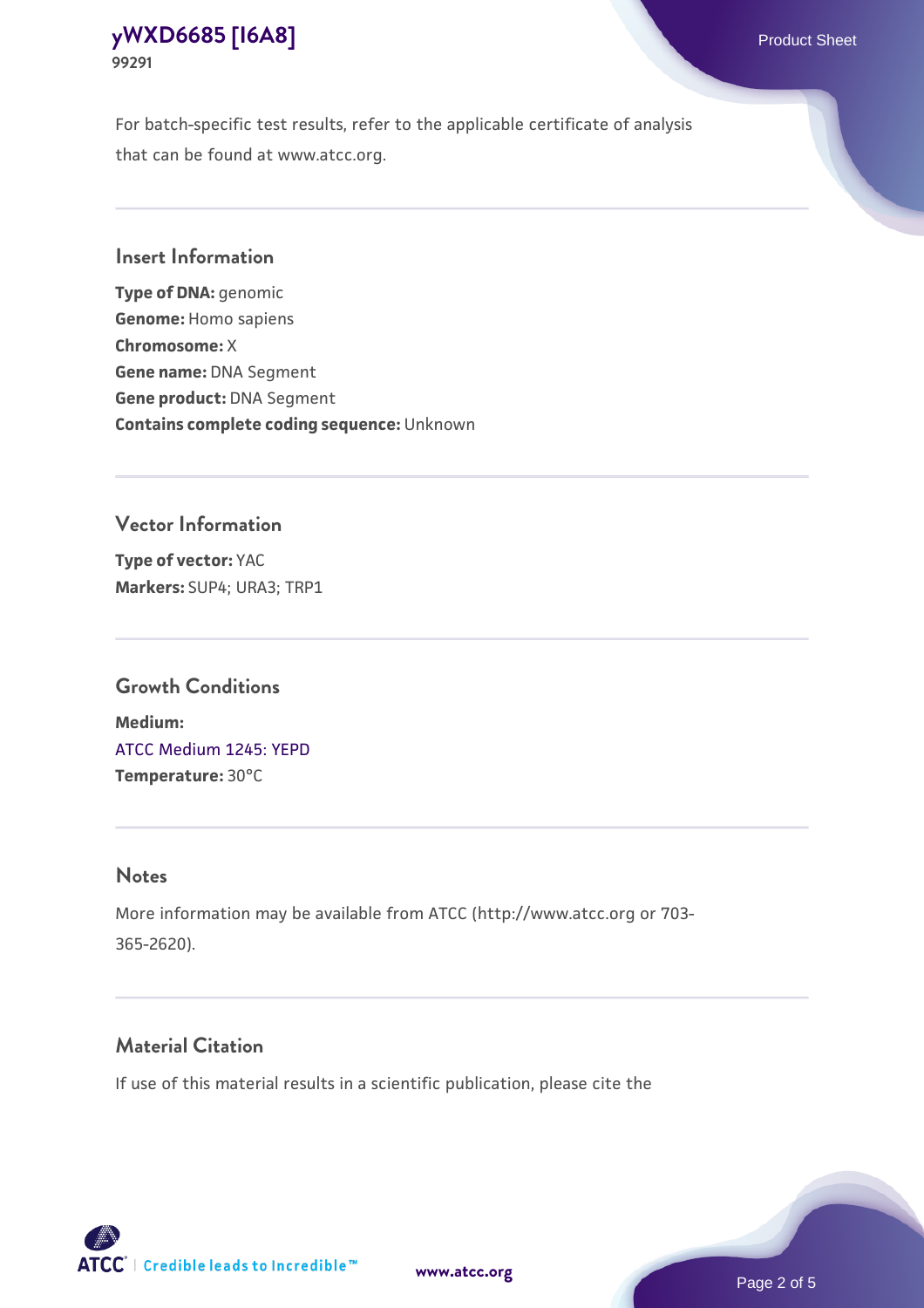material in the following manner: yWXD6685 [I6A8] (ATCC 99291)

### **References**

References and other information relating to this material are available at www.atcc.org.

## **Warranty**

The product is provided 'AS IS' and the viability of ATCC® products is warranted for 30 days from the date of shipment, provided that the customer has stored and handled the product according to the information included on the product information sheet, website, and Certificate of Analysis. For living cultures, ATCC lists the media formulation and reagents that have been found to be effective for the product. While other unspecified media and reagents may also produce satisfactory results, a change in the ATCC and/or depositor-recommended protocols may affect the recovery, growth, and/or function of the product. If an alternative medium formulation or reagent is used, the ATCC warranty for viability is no longer valid. Except as expressly set forth herein, no other warranties of any kind are provided, express or implied, including, but not limited to, any implied warranties of merchantability, fitness for a particular purpose, manufacture according to cGMP standards, typicality, safety, accuracy, and/or noninfringement.

### **Disclaimers**

This product is intended for laboratory research use only. It is not intended for any animal or human therapeutic use, any human or animal consumption, or any diagnostic use. Any proposed commercial use is prohibited without a license from ATCC.

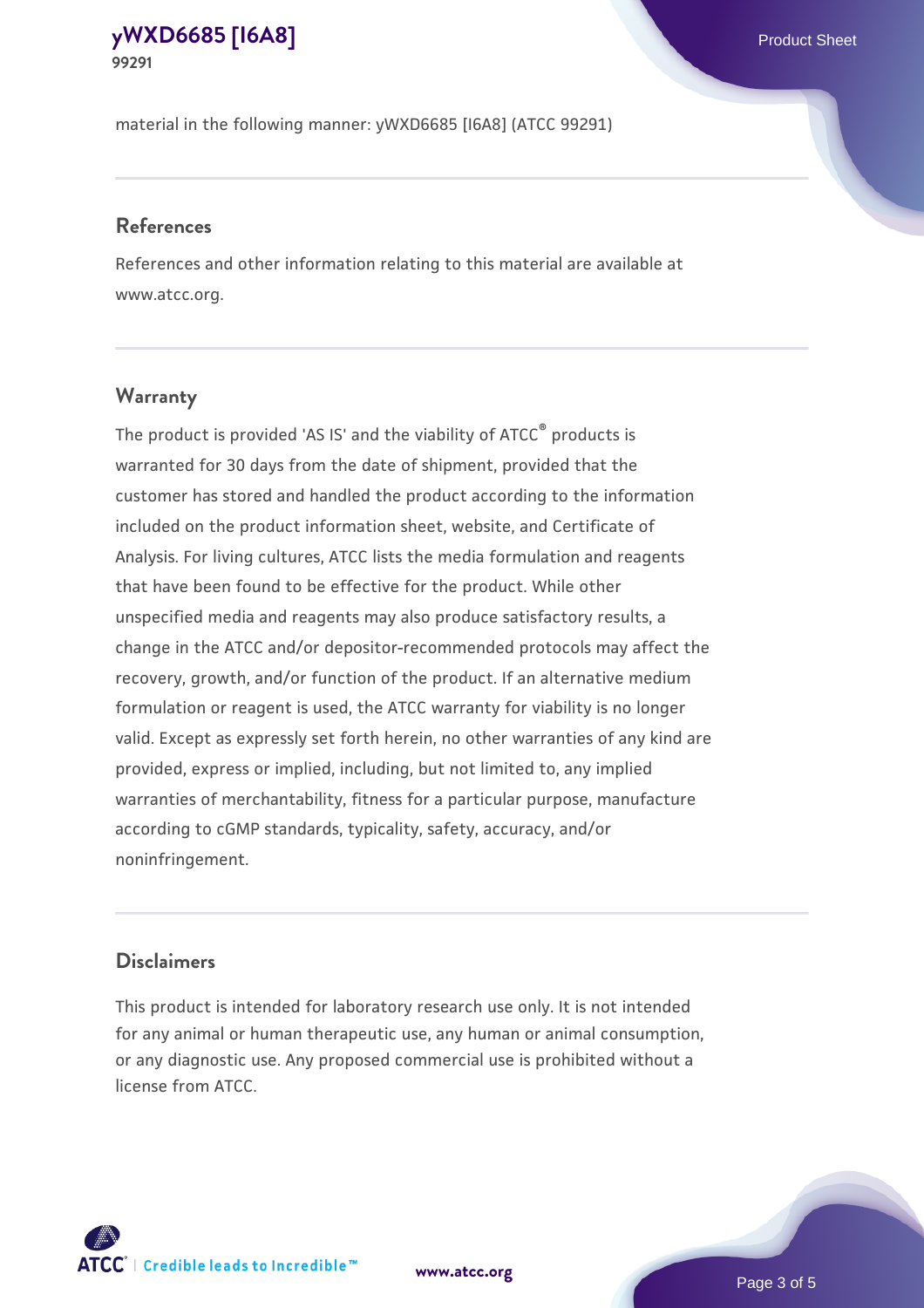While ATCC uses reasonable efforts to include accurate and up-to-date information on this product sheet, ATCC makes no warranties or representations as to its accuracy. Citations from scientific literature and patents are provided for informational purposes only. ATCC does not warrant that such information has been confirmed to be accurate or complete and the customer bears the sole responsibility of confirming the accuracy and completeness of any such information.

This product is sent on the condition that the customer is responsible for and assumes all risk and responsibility in connection with the receipt, handling, storage, disposal, and use of the ATCC product including without limitation taking all appropriate safety and handling precautions to minimize health or environmental risk. As a condition of receiving the material, the customer agrees that any activity undertaken with the ATCC product and any progeny or modifications will be conducted in compliance with all applicable laws, regulations, and guidelines. This product is provided 'AS IS' with no representations or warranties whatsoever except as expressly set forth herein and in no event shall ATCC, its parents, subsidiaries, directors, officers, agents, employees, assigns, successors, and affiliates be liable for indirect, special, incidental, or consequential damages of any kind in connection with or arising out of the customer's use of the product. While reasonable effort is made to ensure authenticity and reliability of materials on deposit, ATCC is not liable for damages arising from the misidentification or misrepresentation of such materials.

Please see the material transfer agreement (MTA) for further details regarding the use of this product. The MTA is available at www.atcc.org.

## **Copyright and Trademark Information**

© ATCC 2021. All rights reserved. ATCC is a registered trademark of the American Type Culture Collection.

**Revision**



**[www.atcc.org](http://www.atcc.org)**

Page 4 of 5